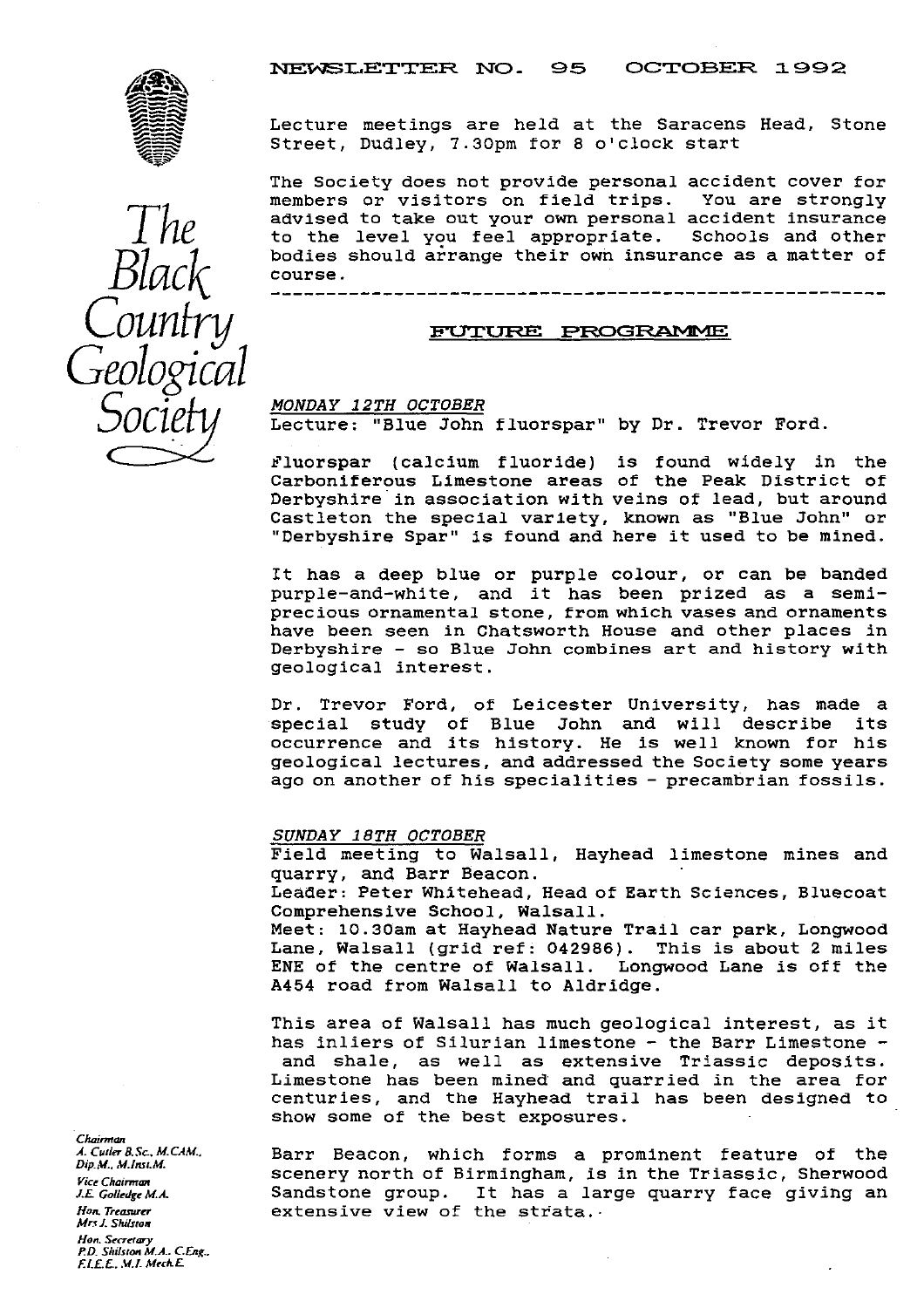PETER WHITEHEAD has been associated with this Society since its formation in 1975. He is very active in the field of geology teaching, and also runs Rocky Rex Enterprises, which produces geological teaching material for schools.

#### *MONDAY 16TH NOVEMBER*

Lecture: "Silurian geology from the Pentlands to Pembroke" by Dr. Derek Siviter, University Museum, Oxford.

For this year's theme of celebrating 150 years of Dudley geology, we could not finish the year without giving the Silurian system an important position. in our programme. Dudley and its limestone exposures at Castle Hill, Wren's Nest and elsewhere, with their characteristic trilobites and other fossils, played a key role in Sir Roderick Murchison's understanding of the Silurian, culminating in the publication of his classic work "The Silurian System" in 1839.

This lecture by Dr. Siviter will range over the whole scene of Silurian geology in Britain, describing Silurian strata which are such an important factor in many of the most scenic areas of Britain.

DR. DEREK SIVITER came originally from the Black Country and so knows the area well. He is at Oxford University, in the geological department of the area well. He is at Oxford University, in the geological department of University Museum.

SATURDAY/SUNDAY 28-28TH NOVEMBER. ROCK AND FOSSIL FAIR. Held in Dudley Town Hall to celebrate 150 years of the Dudley Museum geological collection.

Opening hours: 10am - 5pm (both days). Admission: Adults £1, children free. Licensed bar and cafeteria service providing light meals adjacent to the Malt Hall.

The Fair will be held in Dudley Town Hall. Most exhibitors will be in the Main Hall (35 stands) with additional demonstration stands in the Banquetinc Suite. There will be stands and displays on geological themes from many public bodies, private companies and local and national societies.

#### Subsidiary events

In conjunction with the Fair, Dudley Museum's geological gallery will be opened after major refurbishment. There will also be a range of other events such as talks, tours, demonstrations and film shows over the weekend.

\* \* \* \* \* \*

The society has been asked to help with the staffing arrangements by acting as attendants and receptionists, as well as manning our owr stand. SEE THE "CALL FOR VOLUNTEERS" IN THIS NEWSLETTER.

## MONDAY 7TH DECEMBER.

Lecture: "Lessons from the fossil record" by Dr. Alan Thomas of Birmingham University.

This lecture will describe not so much fossils themselves, but what fossils tell us about conditions at the time, and about the history and development of life throughout geological time. It will cover fossil preservation, including the preservation of soft-bodied fossils which is generating so much interest at the present time, and will outline the patterns of extinction and evolution as revealed by the study of fossils.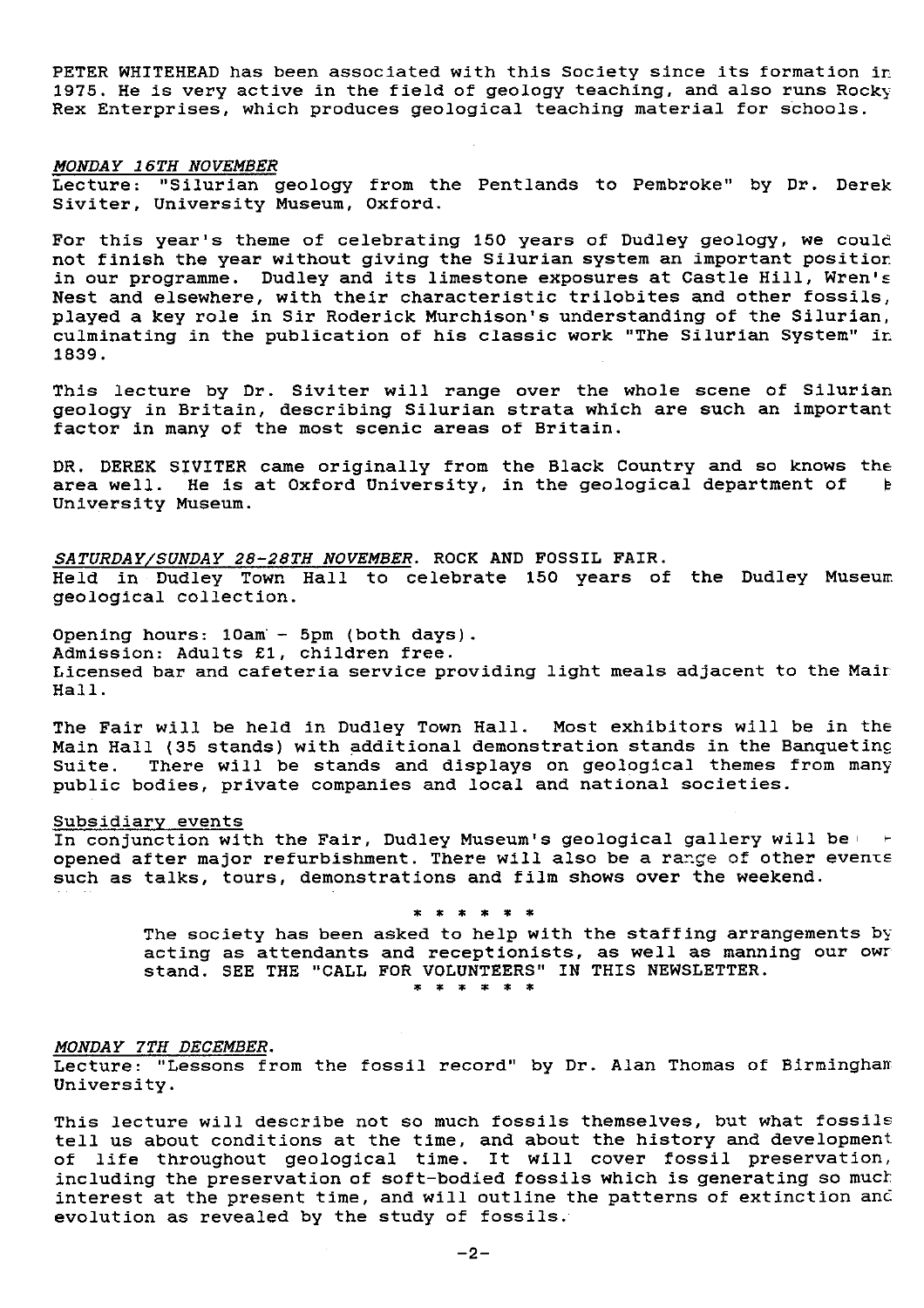Alan Thomas is in the School of Earth Sciences at Birmingham University. He has made a special study of fossil preservation, and has worked on the remarkable soft-bodied fossils from the Burgess Shale in British Columbia, which are revealing a great deal about the development of the first primitive forms of life at the end of the Pre-Cambrian.

MONDAY 18TH JANUARY 1993 . Lecture on Reclamation of Black Country sites.

*MONDAY 22ND FEBRUARY 1993 . AGM* followed by a talk "The Falkland Islands" by Sheila Pitts.

---------------------------------------------------------------------------

# **EDI TQRI AL**

As a change from the problems of the present I've been searching for geologists in literature and found very few. William Barnes, the Dorse poet, was a geologist. Penelope Liveley's next novel is to feature a geologist. But the most interesting use of geology in literature that I have come across is Charles Smithson in John Fowles' 'French Lieutenant's Woman'. Forget Jeremy Irons and Meryl Streep! The book has a Darwinian theme and geological ideas and images permeate the novel. Charles Smithson (son of Lharles Darwin and William Smith?) is a dilettante collector of echinoids, especially Micraster. As the book opens he is about to become fossilised in a conventional marriage, totally ruled by **his** restrictive Victorian environment. Smithson believes in the vertical progress of evolution, seeing himself as 'naturally selected', 'the fittest', at the pinnacle of evolutionary progress, being given free will by God and being able to control his actions and feelings. He learns during his life to understand more completely the implications of Darwin's theory and how ill-fitted he is for the rapidly changing nineteenth century. Ultimately he escapes from the controls of society to existentialist freedom. Is he, like us, en route to successful adaptation or to extinction?

-------------------------------

# **RE1>(DR'rE3**

## "The Past is the Key to the Future", 1st June 1992. Colin Reid

Colin Reid gave an account of the history of Dudley's geological collections and the evolution of the borough's geological service.

he natural resources that were Dudley's fortune are depleted but promoting the story behind the legacy is the keystone of the borough's tourism strategy.

150 years ago, Sit Roderick Murchison gave his inaugural speech to the first Dudley and Midland Geological Society. Colin paraphrased Murchison's speech: as "look folks ..... this area is special. It has a varied geology which chronicles important chapters in the history of our planet. The palaeontology is superb and the wealth of natural resources has been the basis of the local economy. ...... Let's build a museum that is a true monument to Dudley's unique place in British Geology."

In conjunction with the British Association visit to Dudley in 1839 a number of sizeable collections of local fossils were put on display at Dudley Grammar School. The geological society was born out of a desire to keep these collections together.

Two honorary curators were John Gray and Charles Twamley and Colin Reid had done much detective work to identify their contributions to the society and collection. In its prime, during the mid-1840's, Dudley's geological collection was regarded as one of the finest in the country. The first society came to a sudden and inexplicable end.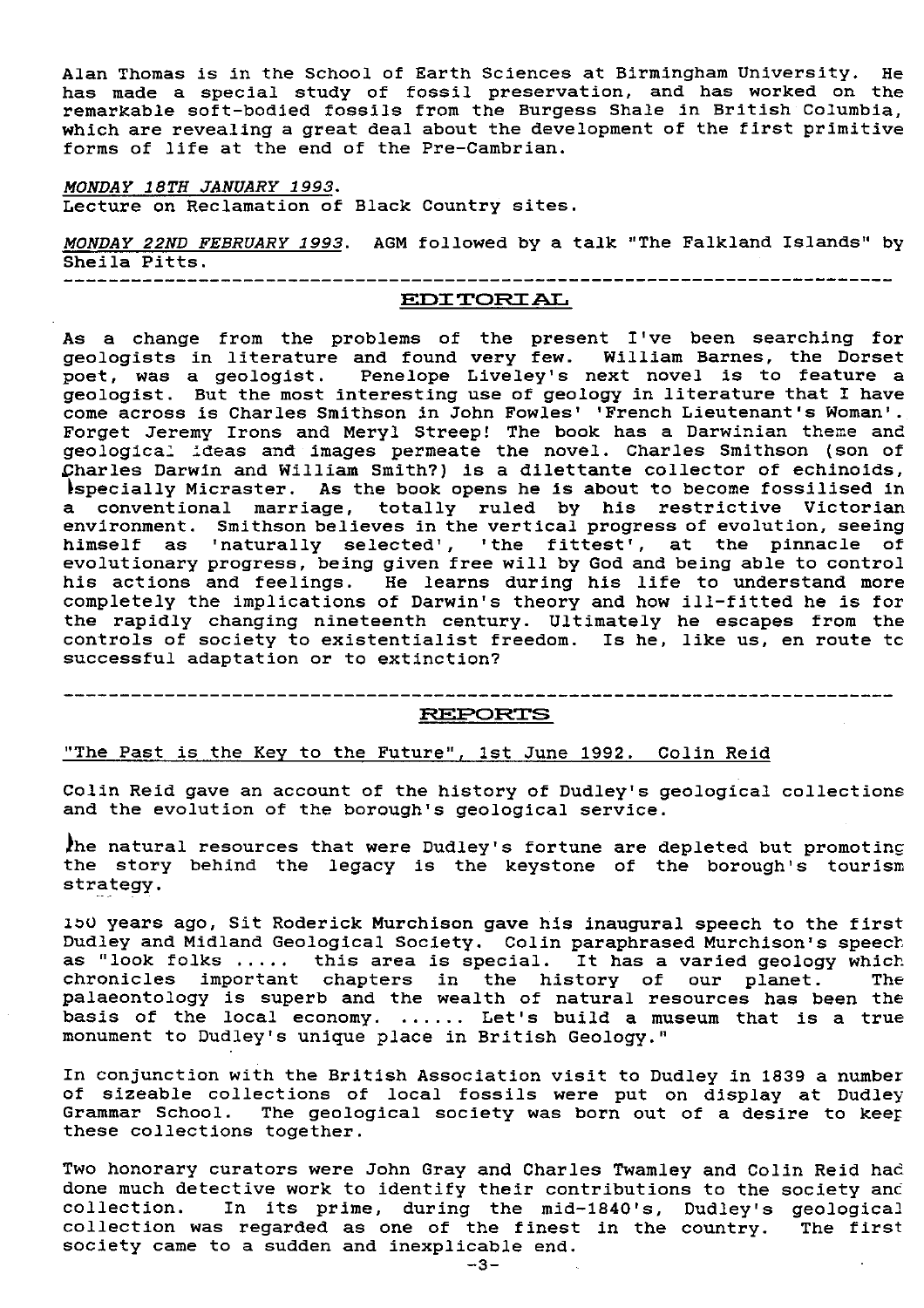With the formation of the second Society in 1862, the original collection was unearthed and rehoused in a new museum in Wolverhampton Street. Fossil collections displayed included that of Henry Johnson (the founder of Johnson, Poole and Bloomer). Colin outlined details of some of the members and what he had discovered about their collections, notably Eliot Hollier, the Society's first secretary who, with others, carried out the first systematic recording of species, as well as serving as the town's mayor, chemist and fossil dealer. Such was the accuracy of Hollier's description of the site on Castle Hill for the largest local trilobite *Trimerus delphinocaphalus* that the Society has been able to go back to the exact bed in recent weeks and find the first Trimerus specimens in the Dudley limestone since 1862.

The Dudley collections were mostly sold, some to the Natural History Museum, some to Oxford, Nottingham and Birmingham University - or even to Australia. Only one complete collection, that of L.P. Capewell, was sold to the Dudley Society.

With the demise of the second Society in 1901, the collection passed into the trusteeship of Dudley Town Council. A new geological Museum was opened in  $1912$  in the present Art Gallery and a temporary curator was appointed, bu he had little information about the fossils' locality, stratigraphy or donor.

The collection having been moved during the war, it was returned to the An Gallery in the early 1950's when it was catalogued by Birmingham University students. Much of it languished in appalling conditions in the basement. In 1977 Graham Hickman spent a year checklisting the collection with the 1912 catalogue. The collection was later pillaged by fossil thieves.

Colin Reid was appointed in 1987 and with limited capital had to do his best to preserve the collection within the constrictions of space, atmospheric conditions and accessibility. Bill Foxall, on an employment training scheme, has done much to repair and restore specimens. The collection now numbers about 15,000 specimens and is growing rapidly, preserving in Murchison's words "whatever is most interesting in the geology of the Midland counties." Recently computers have been acquired and Dudley's I.T. division will produce a computer programme for documenting the collection.

In 1988 Dudley became the Geological Recording Centre for the Black Country. The planners now send a weekly print-out of all planning permissio $\,$ applications. Dudley has Ordnance Survey mapping information in digitise $\epsilon$ form and its Geological Information System Is a highly effective way of protecting the borough's conservation areas.

All the site documentation records produced originally by the BCGS have now been computerised on the new database produced by BGS in conjunction with the National Scheme and the Museum will shortly acquire this database.

Colin Reid's post as Keeper of Geology also involves promoting Dudley's geological heritage as part of Dudley's tourism strategy.

Colin began with a school's activity week devoted to dinosaurs (despite the fact that the Museum had not a single dinosaur bone). The first Rock 'N Fossil Roadshow- was held. The Roadshow attracted 1,000 people, *the* exhibition of children's dinosaur art work 3,000.

Exhibitions are regularly mounted. "From Moon to Mars" in 1989 looked at manned space exploration in 1969, 1989 and 2009. The exhibitions travel to other venues. "Moon to Mars" will be seen by 100,000 people. An exhibition called "Trolls and Treasures" is tentatively planned for 1995 and it is hoped it will be a joint production to reduce costs.

While promoting science for the layman, Colin also aims to retain high academic standards in terms of curatorial documentation and research. In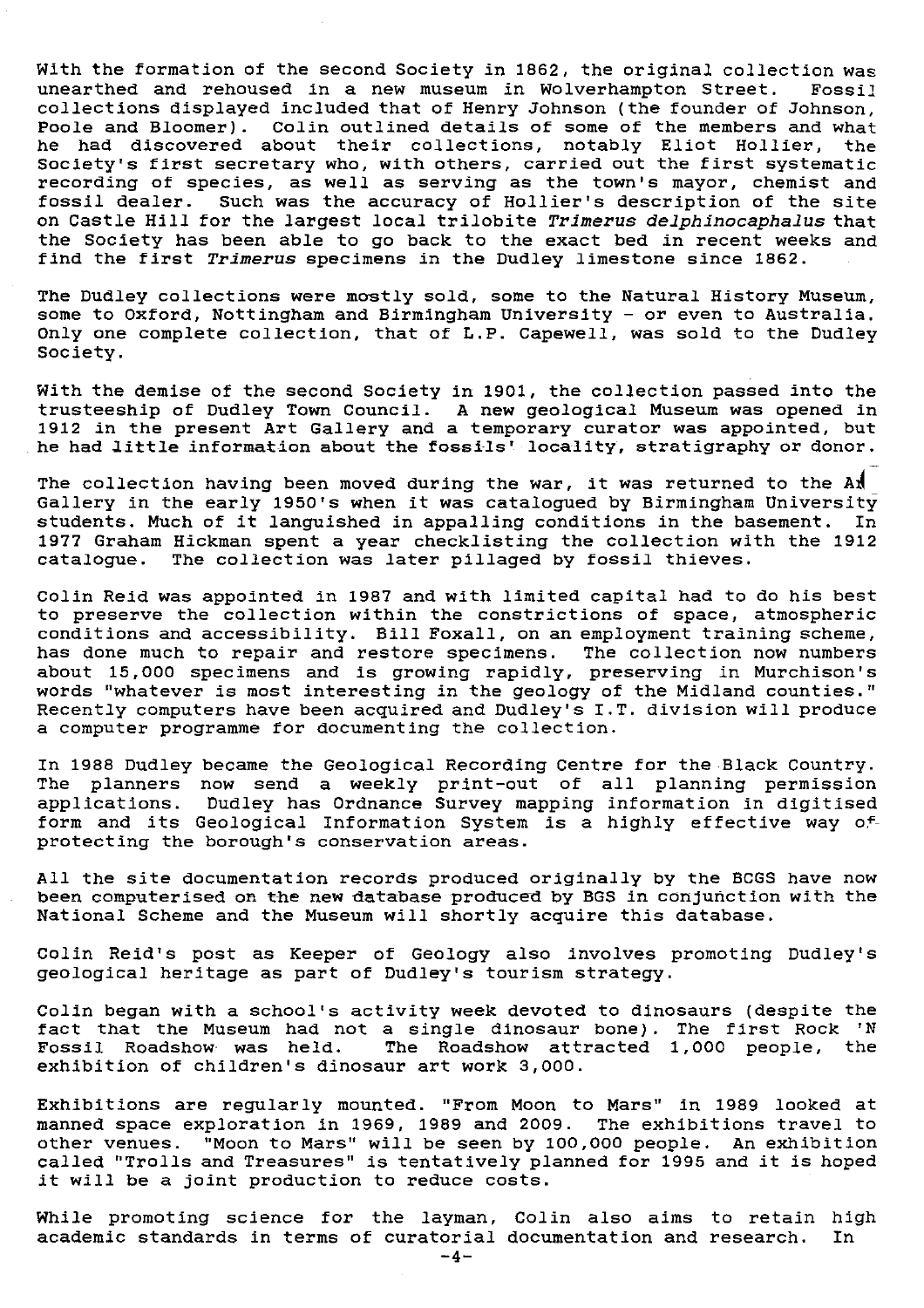1989 the Murchison Symposium was persuaded to pay an evening trip to Dudley. All the known Dudley material which figured in Murchison's "The Silurian System" was on view together with a display of over 300 species of fossil from the Dudley limestone.

Colin assisted in the development of the evolution exhibit at Dudley Zoo. It was to recreate palaeo-environments experienced locally and the modern equivalents using zoo animals. Only the tropical forest environment of the Geochrom is complete and wholly successful.

Colin assisted in writing the text for the A.V. slide show in the Dark Caverns.

A new geological handbook and Trail Guide was produced for the Wren's Nest in 1990 by Alan Cutler, Peter Oliver and Colin Reid.

A new Geological Museum and Interpretation Centre is needed and a site at Bluebell Park was deemed most suitable. Plans were later modified to keep the collection and display at the Art Gallery but continue with the interpretive centre at Bluebell Park. The interpretive centre is. planned .as a visualy exciting and highly interactive study centre designed particularly or schools and colleges. However Colin is still pressing for the Bluebell ark site to encompass a Geological Museum capable of housing temporary! exhibitions, storage and conservation facilities. Such a site could be further developed by opening to the public the spectacular caverns under the east side of Wren's Nest with a re-opened canal tunnel link to the Singing Caverns and Black Country World. (This **was** the project included in Dudley's unsuccessful City Challenge bid. KMA).

Meanwhile the existing geological gallery is being refurbished with dioramas showing past environments and demonstrating how those environments becomes rock. The dioramas are modelled by Ian Hughes of Dudley Zoo and Alan Clarke, a model maker from Buxton. The rock faces take the form of field exposures and are created by the Foxall brothers. The new gallery will be opened in conjunction with the Rock and Fossil Fair in November.

Colin concluded that the future for geology in Dudley now looks very promising indeed. Three major conferences are holding field visits to Dudley in the next 15 months. A great deal is happening, spurred on by dynamic and talented individuals who feel passionately about this area's wonderful eological heritage. But the first two geological societies ceased to exist. id they rely too heavily of too few people? We need everyone to take an active role and must encourage more young blood into our organisation.

> Summary by Kate Ashcroft from a transcript of the lecture by Colin Reid.

### ITEMS IN BRIEF

# 1. Call for Volunteers - Dudley Rock & Fossil Fair

Society members and friends are asked to help with running the Fair as:-<br>\* attendants \* receptionists \* attendants \* \* receptionists<br>\* cashiers \* \* \* \* manning the B

---------------------------------

\* manning the BCGS stand

Volunteers are needed for a half-day (9.30am - 1.30pm OR 1.3Opm - 5.30pm) or a whole day (9.30am - 5.30pm) on Saturday and Sunday. The duties would not be onerous and would chiefly involve receiving visitors and showing them the way to go and where everything **is.**

Volunteers should contact: Paul Shilston, 'phone 021 459 3603.

-5-